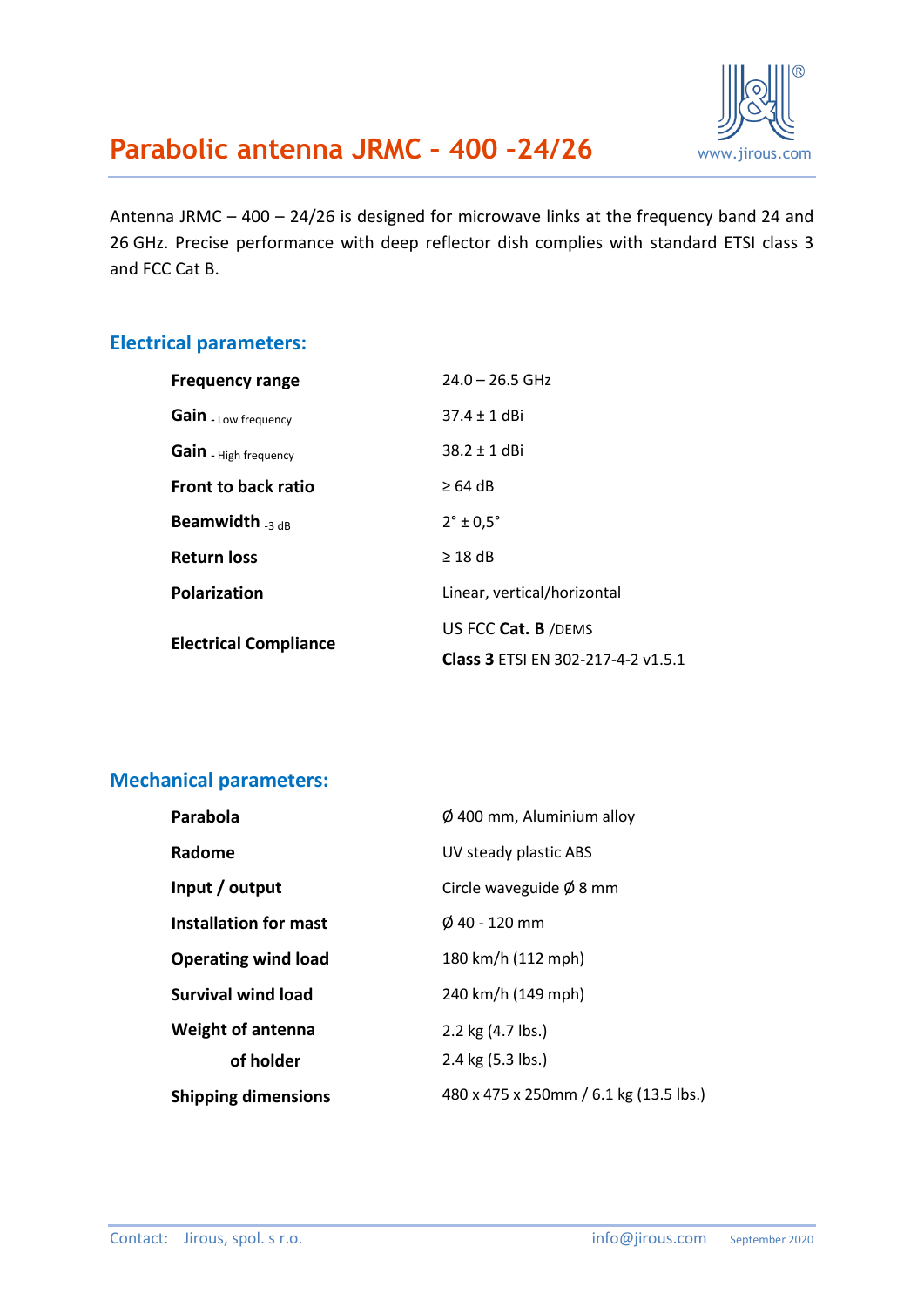

#### **Usage:**

- deep parabola for better parameters
- **easy to assembly:** first the holder and then the antenna only by 2 screws
- **fine setting** elevation (of gradient) and azimuth ± 20°
- extreme wind stability

The antenna is supplied with a holder that allows easy mounting on a mast. The holder can be installed separately on the mast. Subsequently, you can simply hang up the antenna with microwave unit into it. The holder allows precise adjustment in both directions. Ready for right and left side mounting.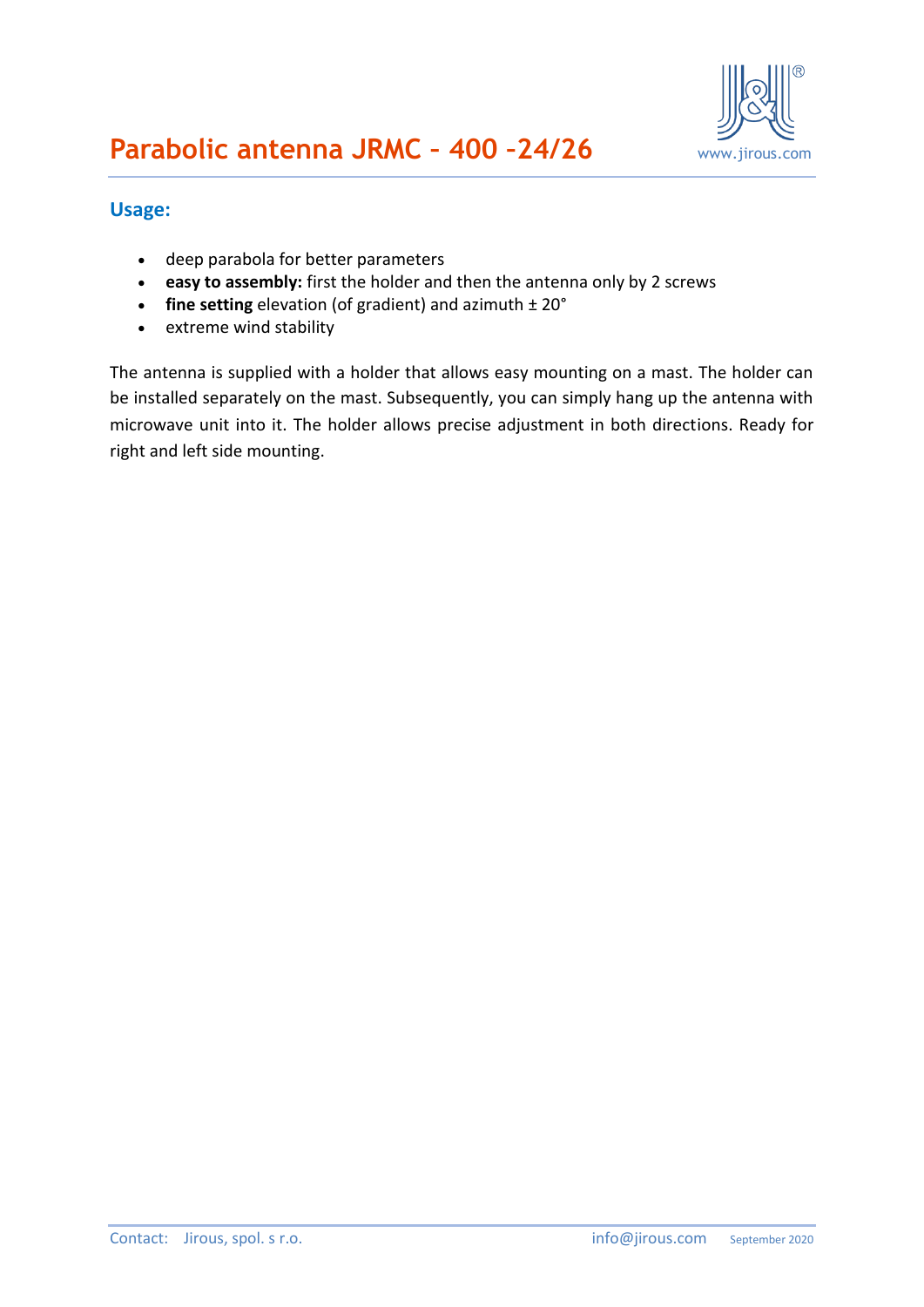

# **Parabolic antenna JRMC – 400 –24/26** www.jirous.com

## **Measurement of radiation pattern:**



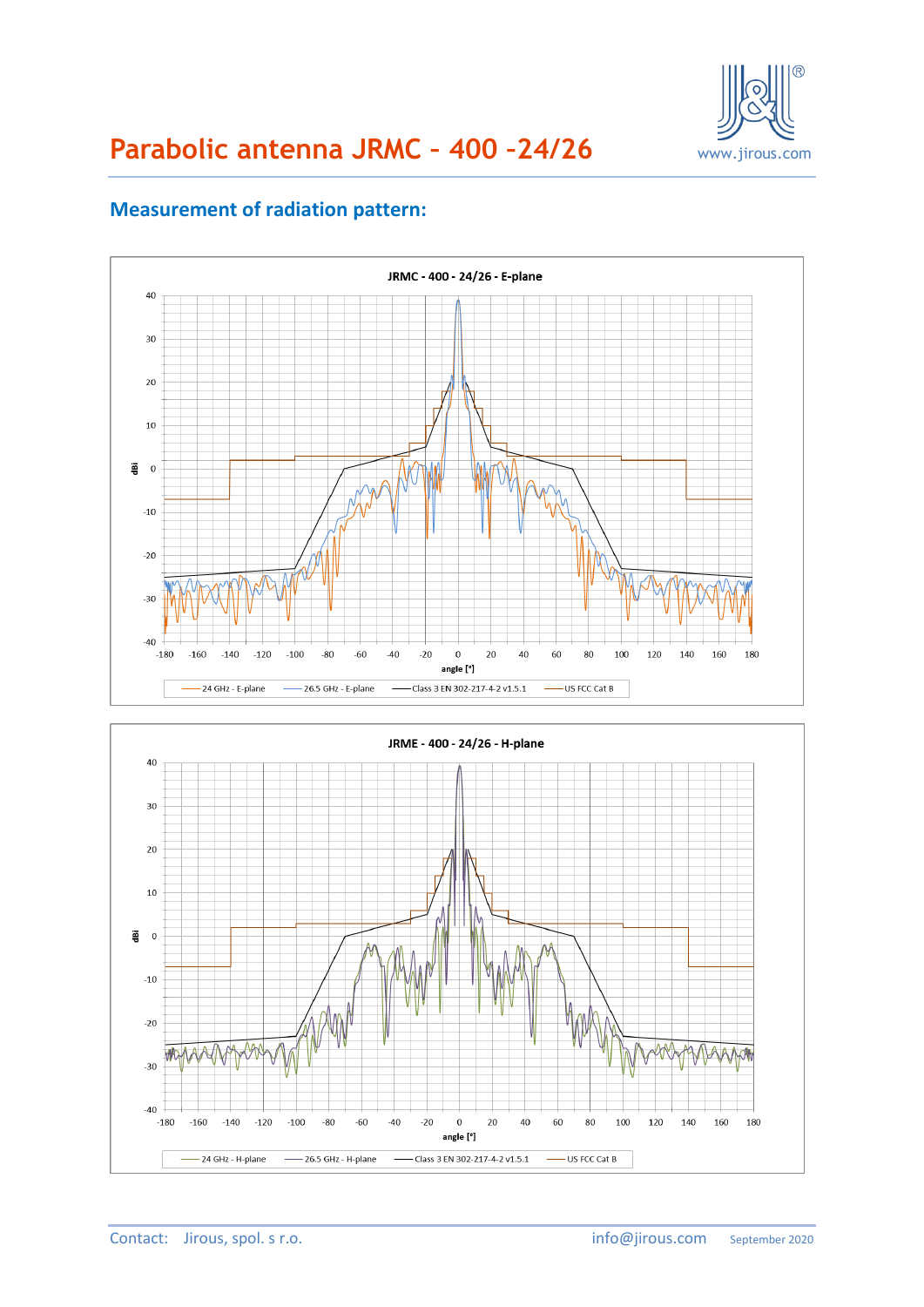

## **Outline:**